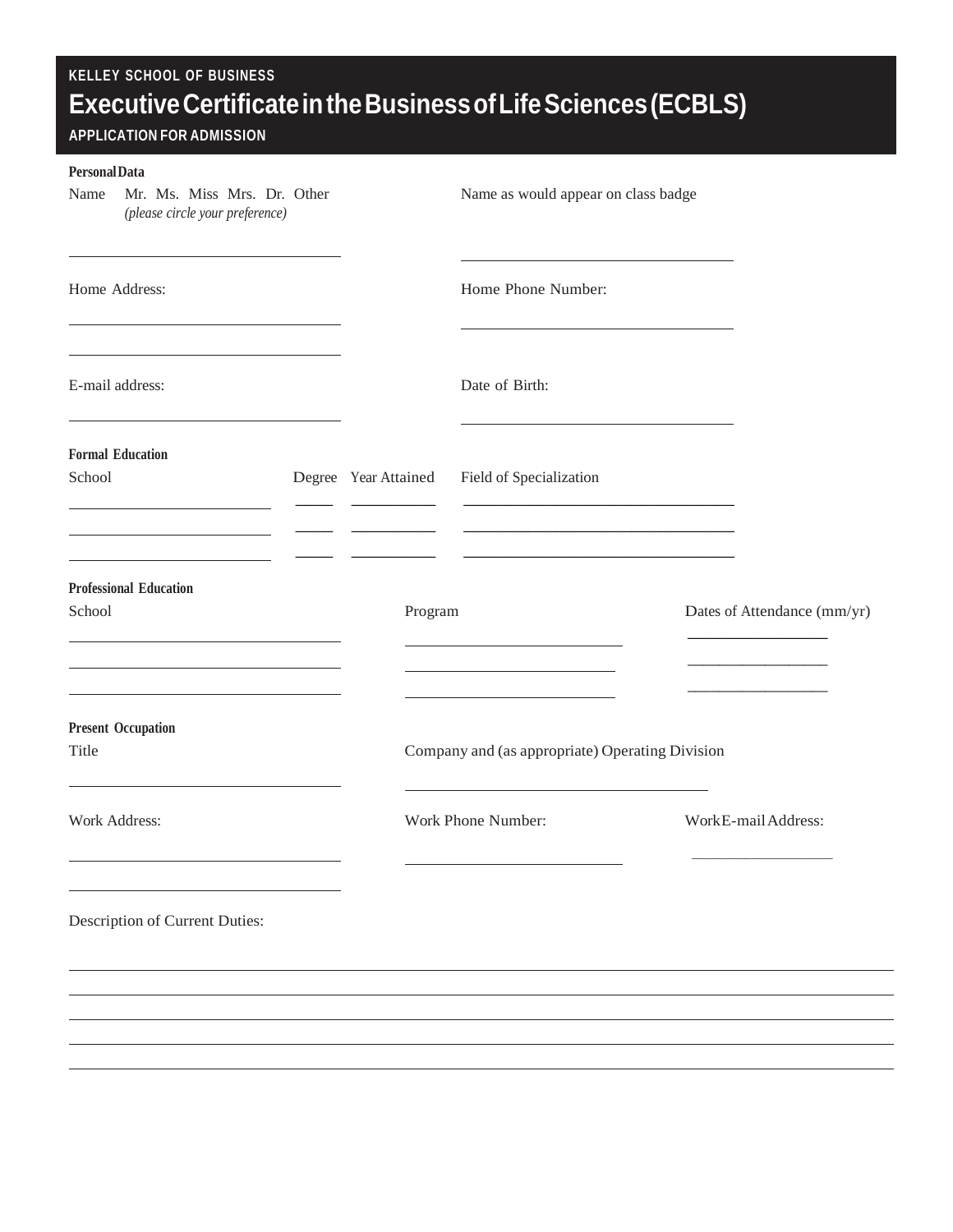# **Division/Company Description:**

*(Please check the description thatmost closely describesthe business)*

|         | Pharmaceutical                                                                              | □ | <b>Implantable Medical</b>                                        | □     | Other          |  |
|---------|---------------------------------------------------------------------------------------------|---|-------------------------------------------------------------------|-------|----------------|--|
|         | <b>Biotech</b>                                                                              | ⊔ | Hardware/Capital Goods                                            |       | Non-Applicable |  |
| ⊔       | Disposable Medical<br>Life Sciences Industry Support, e.q. consulting, legal services,<br>□ |   |                                                                   |       |                |  |
|         |                                                                                             |   | contract research, distribution, software, raw materials supplier |       |                |  |
|         | <b>Size of Division/Company:</b>                                                            |   | Approximate Annual Sales                                          |       |                |  |
|         | Approximate Headcount                                                                       |   |                                                                   |       |                |  |
|         | Name and Position of Who You Report To:                                                     |   |                                                                   |       |                |  |
|         | <b>Previous Employment Experience</b>                                                       |   |                                                                   |       |                |  |
| Company |                                                                                             |   | Position                                                          | Dates |                |  |
|         |                                                                                             |   |                                                                   |       |                |  |
|         |                                                                                             |   |                                                                   |       |                |  |
|         |                                                                                             |   |                                                                   |       |                |  |

### **Areas of Experience**

*(Please indicate, by marking with an"X",yourlevelofprior experience/familiarity with the followingareasofbusiness.)*

|                            | <b>Strong</b> | <b>Moderate</b> | <b>Limited</b> |
|----------------------------|---------------|-----------------|----------------|
| General                    |               |                 |                |
| Management                 |               |                 |                |
| Accounting                 |               |                 |                |
| Marketing                  |               |                 |                |
| Finance                    |               |                 |                |
| HR Management              |               |                 |                |
| Production or Operations   |               |                 |                |
| Information Technology     |               |                 |                |
| <b>Product Development</b> |               |                 |                |
| Engineering                |               |                 |                |
| Research                   |               |                 |                |
| Quality                    |               |                 |                |
| Assurance Other            |               |                 |                |
| Expertise                  |               |                 |                |
| (Please describe):         |               |                 |                |
|                            |               |                 |                |

### **Goals Statement**

What do you hope to achieve by participating in the ECBLS program? How do you believe the program can be most useful for you and (as appropriate) your current company/organization? *(Youmay attach an extra sheetif necessary.)*